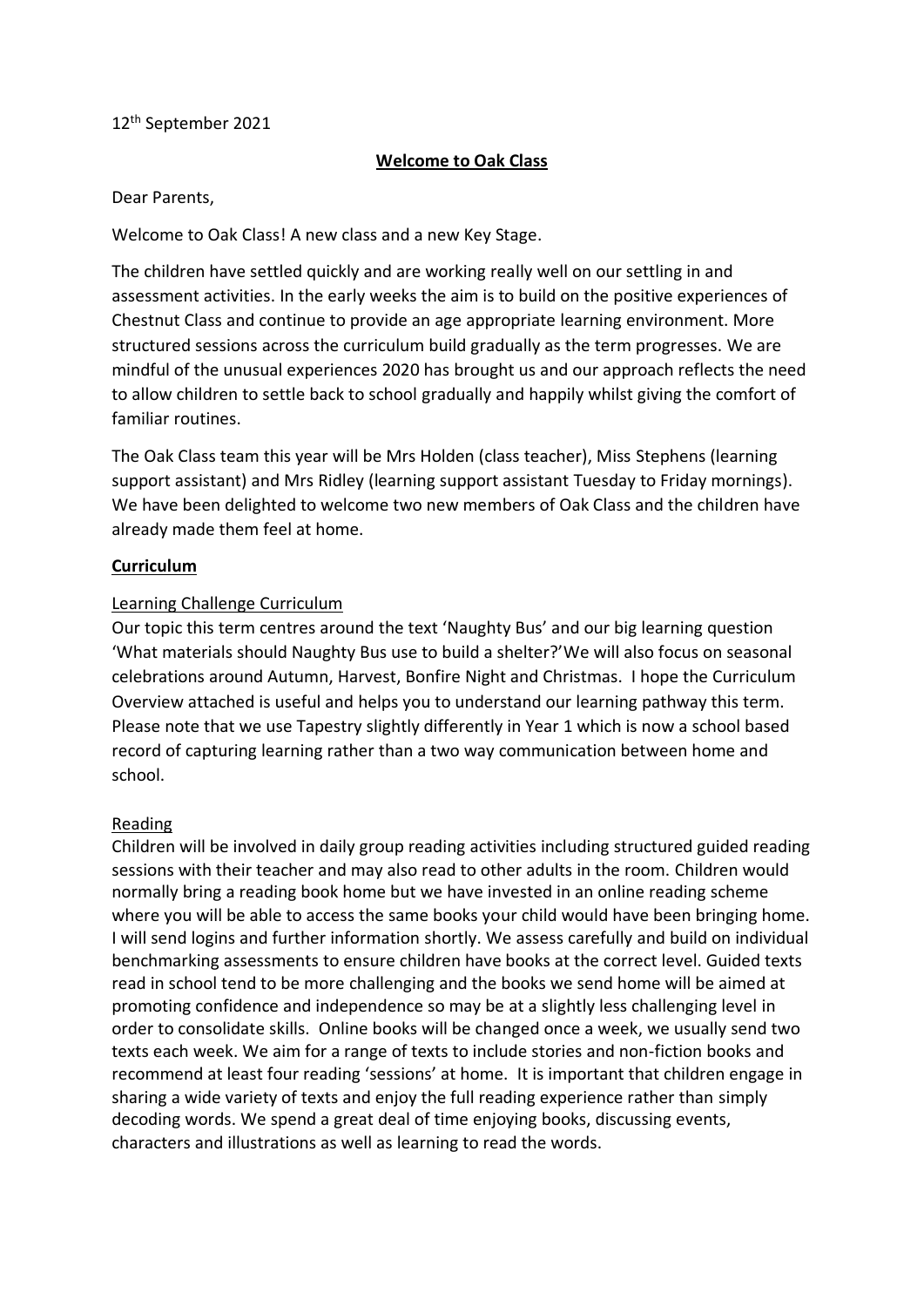*As part of our classroom environment we are growing a 'story tree' I would like each child to make a 'leaf' showing their favourite story in school. If they would like to bring their favourite text to in share they are very welcome but if they would prefer not to please could you make a note of the title and author so that I can locate it in school.*

Children will shortly bring home a reading diary. Please ensure your child brings this to school **every day** as it forms a key element of our home school reading provision. Key words to read, phonics activities, spellings and other homework are usually included but this year we will be moving to sending these in an online format. Please do comment in the diary when your child reads or engages in the other activities at home.

# Spelling

It will be a while before spelling homework is set for Year 1. Once children are ready, weekly spellings will be shared.

# Phonics

Phonics is high profile in Year One and we continue to progress through the 'phases' of Letters and Sounds. You may be aware that there is a National Phonics Screening test in the Summer Term for all Year 1 children and we will provide plenty of information to help you support your child's learning in this area.

# Mathematics

Children will be working with numbers to 20 and concentrating on "teen" numbers. They will be adding, subtracting and counting in ones and tens. We will also be looking at shape, measurement and time. Detailed assessment takes place initially to ensure learning is at an appropriate level.

# PE

Our PE sessions will usually be Monday and Tuesday. **We are asking that children come to school in PE kit on these days.** They will not need clothes to change into. Most sessions will be outside so please include tracksuit bottoms and of course the normal school sweatshirt on top of the PE kit T-shirt and shorts. If children have lace up trainers it is essential that they can manage these independently, ensuring 25 pairs of trainers are safely laced does eat into our day!

# Forest School

Forest school usually takes place on a Wednesday morning and children will need a coat, boots and waterproof over trousers if you have them in the event of wet weather. We go outside in most weathers. We do not plan a full clothing change but I would recommend 'outdoor suitable' uniform choices on a Wednesday (long sleeves, covered legs etc).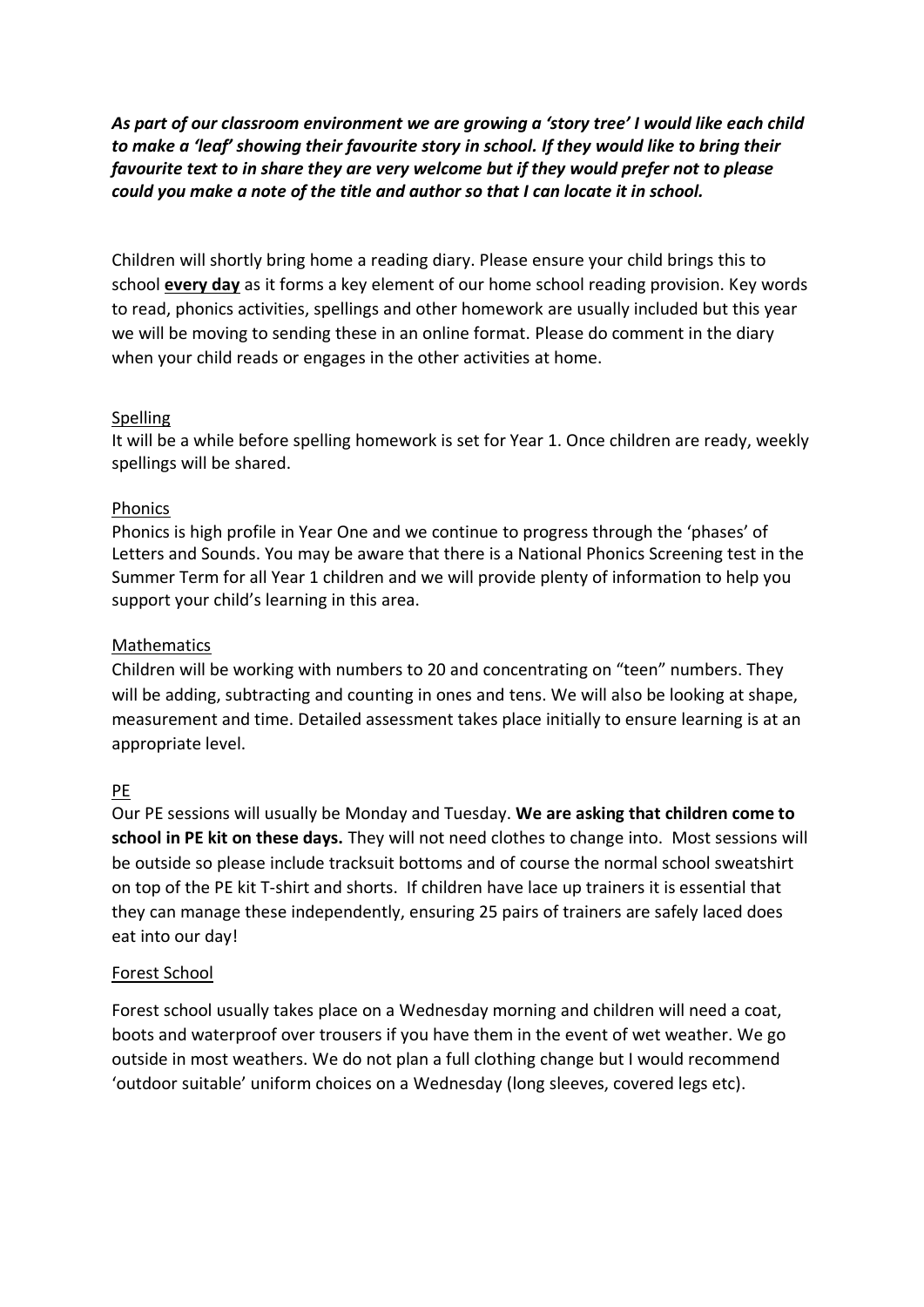### Morning Routine

Children have settled very well to coming in independently. There are always welcome activities at their table and they are already used to the morning routines. Every child has their own peg and group trays are available to organise belongings.

### Belongings

Many thanks to all those parents who have named belongings clearly, including coats. We do try to return things to you, but can only do so if we can see a name. It is really helpful if the name is easily recognisable for your child, a first name rather than a family name. It is also helpful if 'inherited items' have the original name removed and the new name displayed clearly. With all the fabulous new shoes and PE trainers everyone is sporting this term names really are essential because when there are 50 shoes on the carpet one Clarks size 10 looks very much like another!

### Snack and Drinks

Free fruit is available every morning but there is not usually a choice so if your child only likes a specific item then sending their own snack is a good plan to avoid disappointment. Children are welcome to bring their own fruit or vegetable snack if they prefer. In Year 1 we do not have a 'rolling' snack time, we eat just prior to or during our 10.30 break. Please could we limit children to one snack item. If you have any specific requirements around snack please do not hesitate to let me know. Just a reminder, please nothing containing nuts. **Plain water** in a clearly named bottle is essential each day. We encourage children to drink regularly throughout the day and offer refills frequently but as we have already had a few spills it would be really helpful if they could have a 'sports cap' bottle rather than a pouring cap. *Please name these clearly as we have several bottle 'doubles'.*

Please **discourage** children from bringing toys and other items to school unless specifically requested as part of our topic work.

# Hand Sanitiser

Hand washing or sanitising takes place very regularly through the school day. We provide sanitiser but if your child brings their own sanitiser it must be in a named container and stay in their tray in class rather than in the cloakroom so that it can be used safely with adult supervision.

# Collecting Children

**At the end of the day safety is our priority.** It is important for you to inform us of any changes in terms of who will be collecting your child. If other adults regularly collect your child, for example after school club, childminders or grandparents, please could you email a list to the office so that I can be clear about who to expect each day. We are very careful to ensure children do not leave the room until we have sight of the appropriate adult. My apologies if this slows the end of day routine down in the early days whilst we get to know new adults. **It is helpful if you can be easily visible from our doorway.**

We also need to have up to date contact details including mobile numbers. If you are held up at the end of the day please do call school, we can then ensure your child is aware of the situation and remains happily with staff rather than worrying.